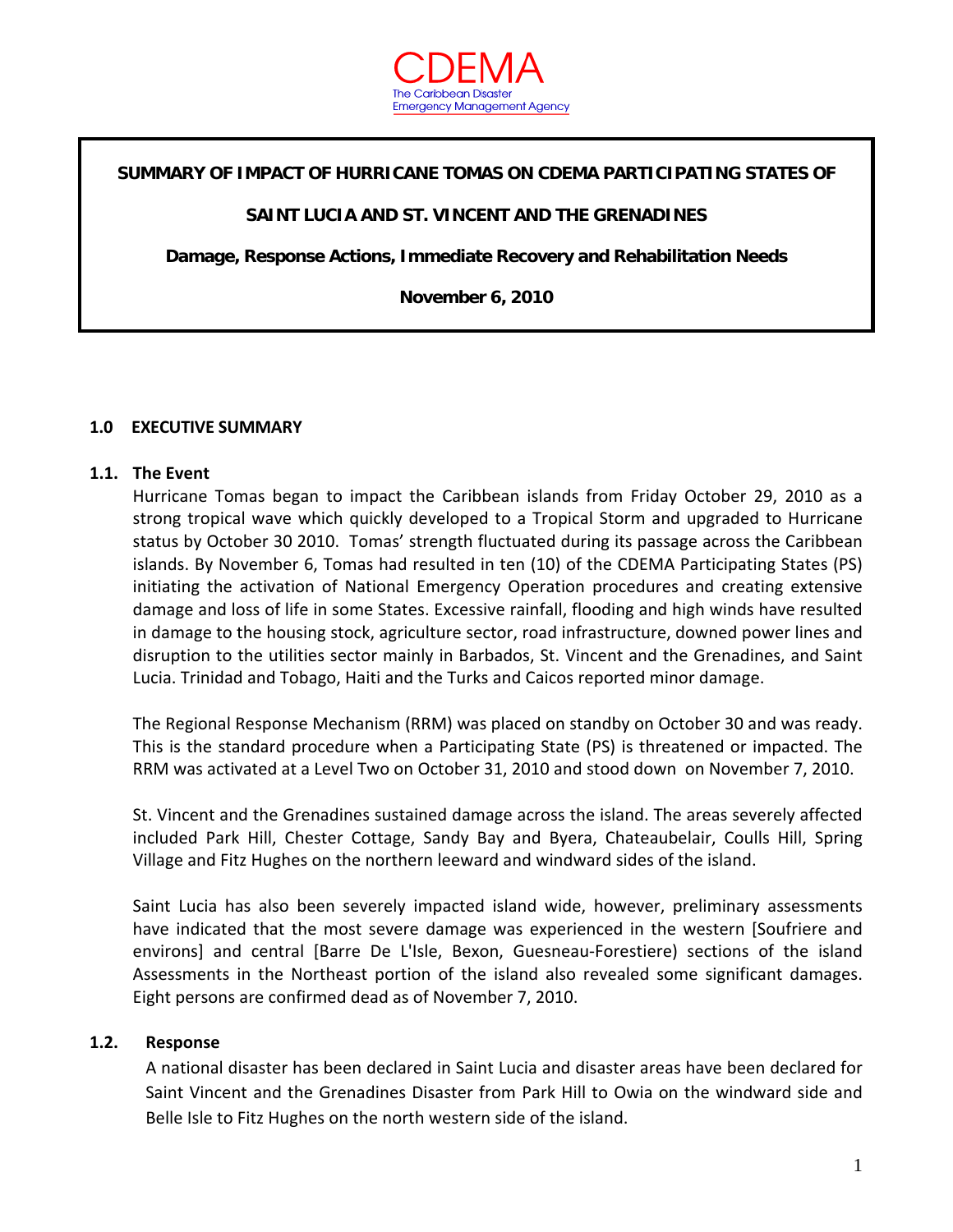As a result of the declarations of disaster by Saint Lucia and St. Vincent and the Grenadines, CDEMA triggered the Regional Response Mechanism at a Level 2. Missions were dispatched to Saint Lucia (November 2, 2010) and St. Vincent and the Grenadines (November 3, 2010) for strategic briefings with the Government and officials of the key sectors on the impact and initial indications as to possible emerging needs of these States. With respect to Saint Lucia, a CDEMA led Rapid Needs Assessment Team (RNAT) comprising of ten (10) members from organisations represented on the Eastern Caribbean Donor Group for Disaster Management (ECDGDM) and two professionals from Saint Lucia was deployed to Saint Lucia on November 1, 2010.

## **1.3 Immediate Needs**

## **(a) Saint Lucia**

The Government of Saint Lucia has reported that the most immediate need is for safe potable water. The entire population, 181,000, is impacted by disruption of the water supply. Extensive repairs are required to the distribution system, delivery of drinking water and environmental monitoring. Safe water will reduce immediate health risks and is vital for the restoration of other services (e.g. education). The RNAT report reinforces the urgency of this situation.

Organised support is also required for those most immediately affected; those displaced and who have lost possessions. Food, shelter, and emergency medical assistance to survivors in rural areas are among the priority needs.

The removal of debris collecting at bridges and the strengthening of embankments to reduce a high risk of further potentially catastrophic, flooding is also identified as a high priority. So too is the early clearance of fields to allow re-planting of crops and detailed risk assessments and a strategy for stabilizing weakened slopes to avoid further landslides.

# **(b) St. Vincent and the Grenadines**

The immediate needs are in support of those directly affected or displaced by the event.

In St. Vincent and the Grenadines, there has been widespread destruction in the agriculture sector with 98 percent of bananas and plantains damaged in the affected areas.

Support is required in generating a macro socio‐economic impact assessment of the loss and damage especially on the agriculture and housing sectors and in conducting a coastal assessment on the mainland St. Vincent and Bequia in the Grenadines.

# **(c) Other affected States**

Haiti experienced moderate damage from the passage of Tomas and damage and needs assessment is ongoing at the time of compiling this report (November 6, 2010).

All of the other affected states are managing the event at the National level.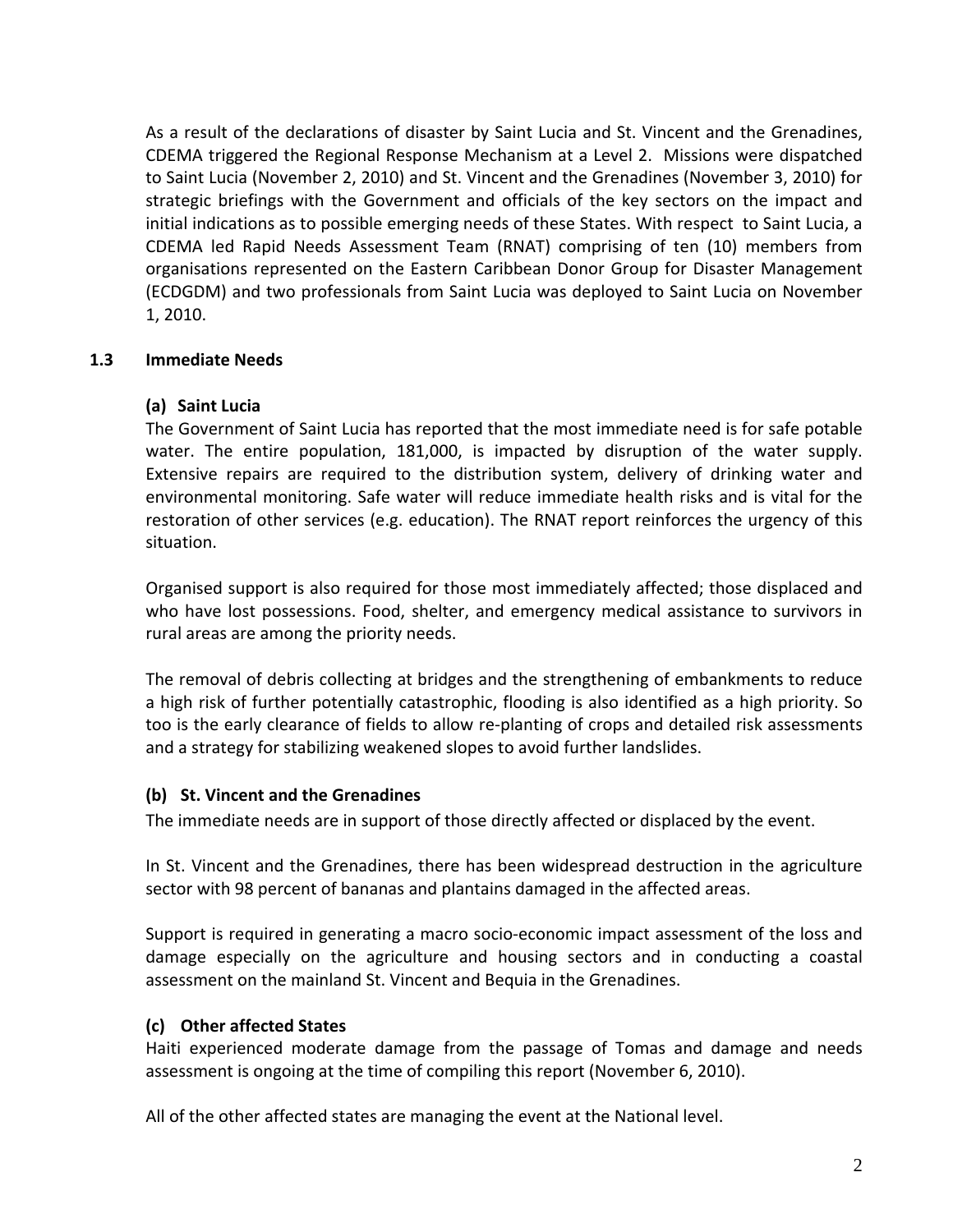## **1.3. Conclusion**

In summary, of the 10 CDEMA PS impacted by the tropical system, Tomas, only Saint Lucia and St. Vincent and the Grenadines sustained significant loss and damage which resulted in declarations of disaster by the Governments. With regard to Saint Lucia, which has declared a national disaster, there is urgent need for a comprehensive response from immediate relief to recovery to restoration of services and infrastructure.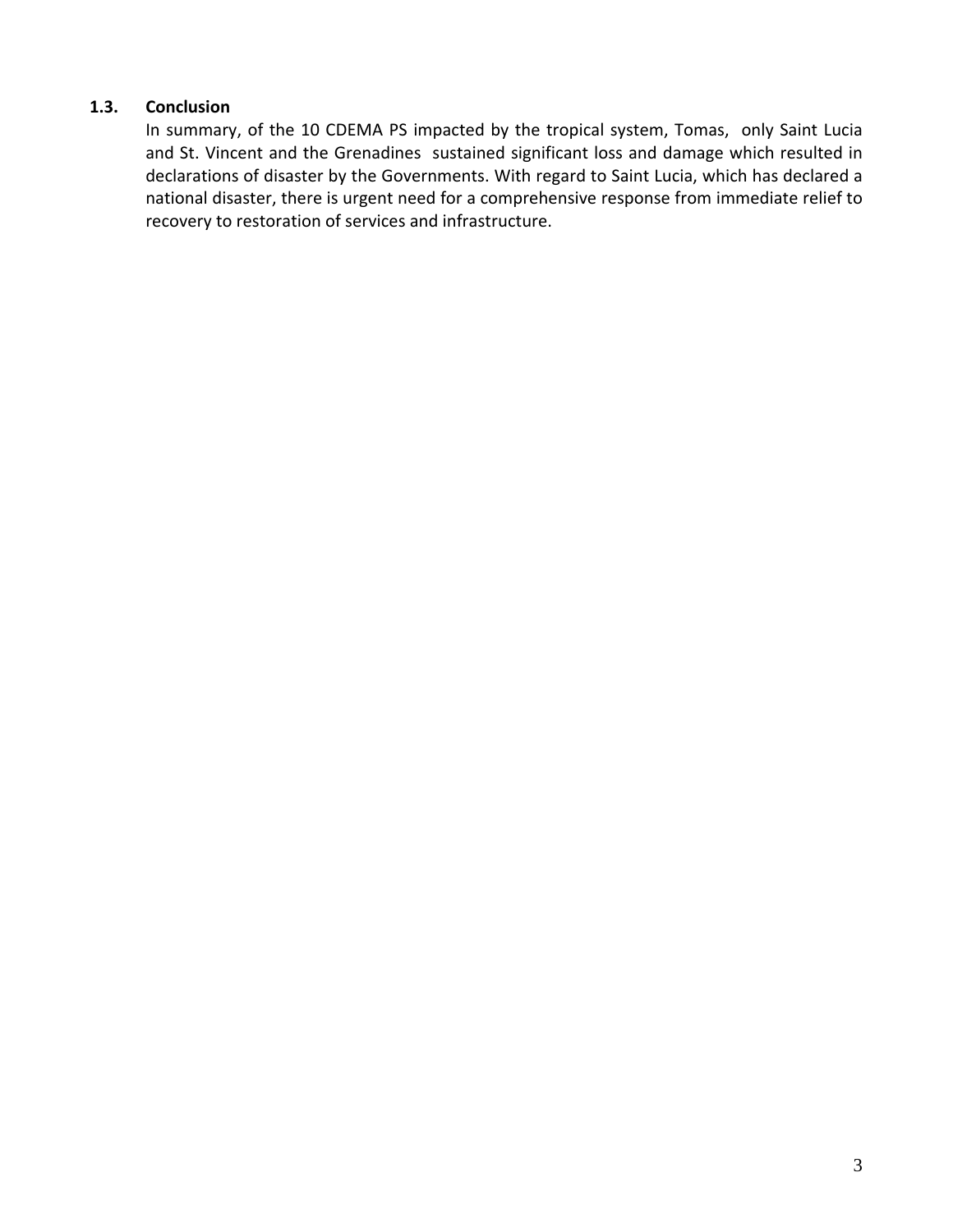## **2.0 THE EVENT**

Hurricane Tomas, the nineteenth named storm of the Atlantic Hurricane Season, began to impact the Caribbean islands from Friday October 29, 2010 as a strong tropical wave. This quickly developed to a Tropical Storm and was upgraded to Hurricane status by October 30 2010. Tomas's strength fluctuated during its passage across the Caribbean islands. By November 6, Tomas had impacted ten (10) of the CDEMA Participating States Tomas.

Hurricane Tomas impacted the CDEMA Participating States of Trinidad and Tobago, Grenada, Barbados, Saint Lucia and St. Vincent and the Grenadines between October 29 and 31, 2010 and caused significant loss and damage to Saint Lucia and St. Vincent and the Grenadines. Excessive rainfall and high winds have resulted in damage to the housing stock, agriculture sector, road infrastructure, downed power lines and disruption to the utilities sector.

Tomas impacted countries of the northern Caribbean as a Tropical Storm between November 5 and 6, 2010 including Jamaica, Haiti, the Turks and Caicos Islands and the south-eastern Bahamas. There were reports of limited effects primarily in the eastern end Jamaica such as roof damage. The impact on Haiti has been moderate *(Ref Annex 38)*. No damage was reported in Bahamas, while the TCI experienced minor damage.

The areas severely affected in St. Vincent and the Grenadines are Park Hill, Chester Cottage, Sandy Bay and Byera on the Windward side of mainland St. Vincent and Chateaubelair, Coulls Hill, Spring Village and Fitz Hughes on the north western side of the island.

Saint Lucia has been severely impacted island wide, however, preliminary assessments have indicated that the most severe damage was experienced in the western [Soufriere and environs] and central [Barre De L'Isle, Bexon, Guesneau-Forestiere) sections of the island Assessments in the Northeast portion of the island also revealed some significant damages. Landslides have caused some areas to be cut off from neighbouring communities.

Eight persons are confirmed dead in Saint Lucia as of November 7, 2010.

A national disaster has been declared in Saint Lucia and disaster areas have been declared in Saint Vincent and the Grenadines from Park Hill to Owia on the Windward side and Belle Isle to Fitz Hughes on the north western side of the island.

#### **2.1 CDEMA Participating States Affected**

- 1. Bahamas
- 2. Barbados
- 3. Dominica
- 4. Grenada
- 5. Haiti
- 6. Jamaica
- 7. Saint Lucia
- 8. Saint Vincent & the Grenadines
- 9. Trinidad and Tobago
- 10. Turks and Caicos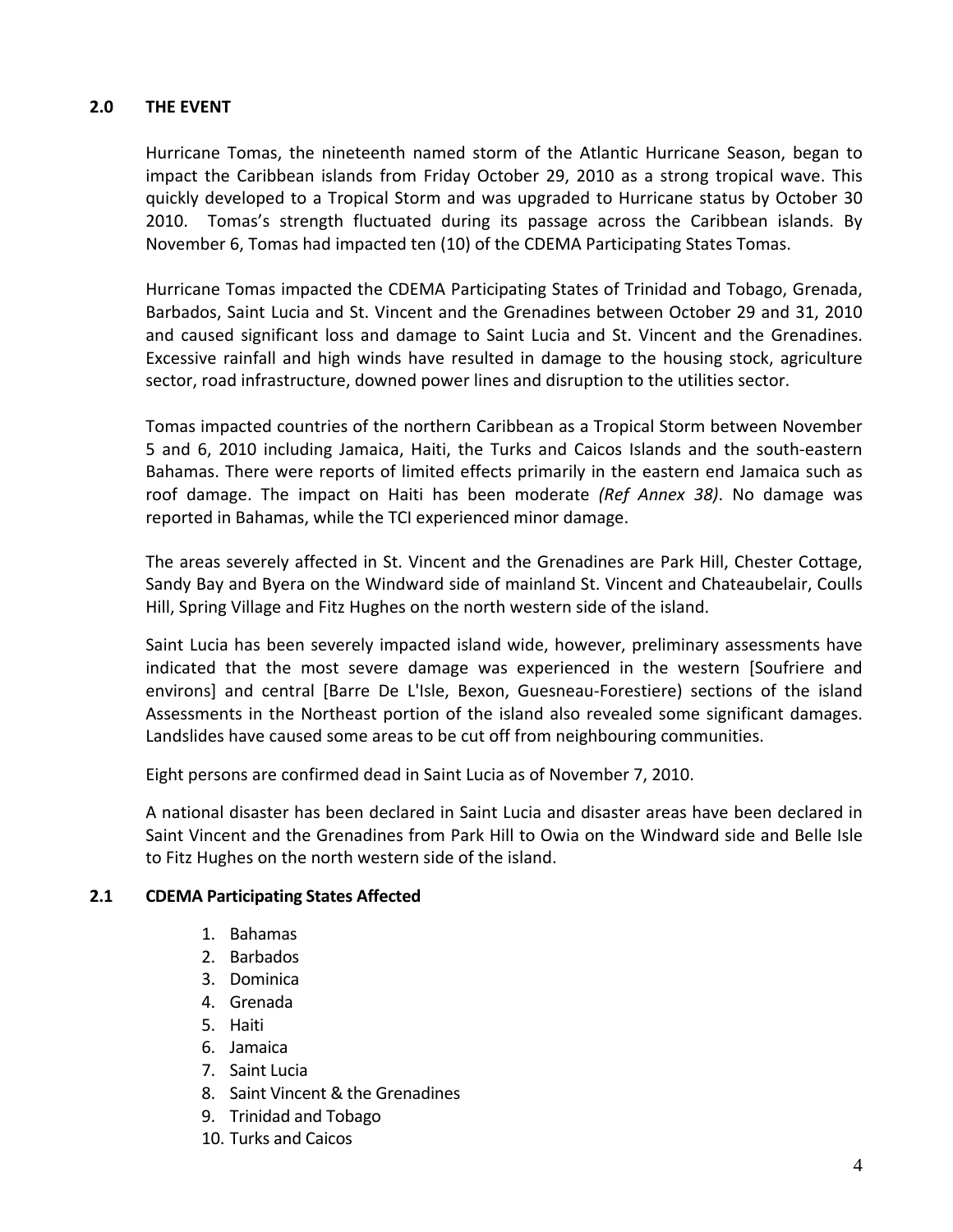All ten of the Participating States listed above were under Tropical Storm and/or Hurricane Warnings during the passage of Tomas which caused the National Emergency Operations Centres to be partially or fully activated. Barbados reported that approximately 500 houses were damaged and 75 to 80 percent of the electricity service was disrupted which affected water supply in several areas. The level of impact to Barbados resulted in Caribbean Catastrophe Risk Insurance Facility (CCRIF) announcing an estimated payout of US\$8.5m. Only Saint Lucia and St. Vincent and the Grenadines suffered a level of impact, warranting the declaration of a national disaster in the former and disaster areas in the latter. The CCRIF estimated pay out in Saint Lucia and Saint Vincent Grenadines was US 3.2 and 1.1 million dollars, respectively.

## **3.0 SUMMARY OF DAMAGE ‐ SAINT LUCIA**

**3.1 Causalities (November 7, 2010) :**

| <b>Confirmed Dead</b>      | 8 persons            |  |  |
|----------------------------|----------------------|--|--|
| <b>Missing and Injured</b> | Unknown              |  |  |
| <b>Homeless/Displaced</b>  | Total number unknown |  |  |
| <b>Shelterees</b>          | 508 (in 14 shelters) |  |  |

# **3.2 Water Supply:**

There is extensive disruption to the water supply due to the damage to the water delivery infrastructure and the electricity infrastructure. The whole population, 181,000, is impacted by disruption of the water supply. Many are without drinking water or relying on bottled or trucked water. Extensive repairs are required to the distribution system; delivery of drinking water and environmental monitoring. There are 28 water production facilities in Saint Lucia, and up to 03 November 2010, only one was operational. The country's water supply capacity has decreased from 17 million gallons per day (MGD) to 0.14 MGD following the impact of Tomas; this was expected to increase to 2 MGD by November 5, 2010.

# **3.3 Infrastructure**

There are substantial damages to infrastructure reported in Saint Lucia following passage of Hurricane Tomas. Most of the destruction is not the result of wind or flooding but from subsequent landslides which have cut roads, destroyed bridges and washed away entire river banks deep inside. The impact on the road system is variable with blockage by debris; erosion; and compromise loss of retaining structures

# **3.4 Health**

Roof damage: 2 (Gros Islet Poli Clinic, Dennery Hospital) Flooded: 2 (Castries & Vieux Fort) – Already addressed. Leaking: 2 (Victoria & Soufriere) *(Issues with Soufriere hospital roof and laundry area addressed by the UK)* Access blocked: 2 (Mental Wellness Center; Ti Rocher H/C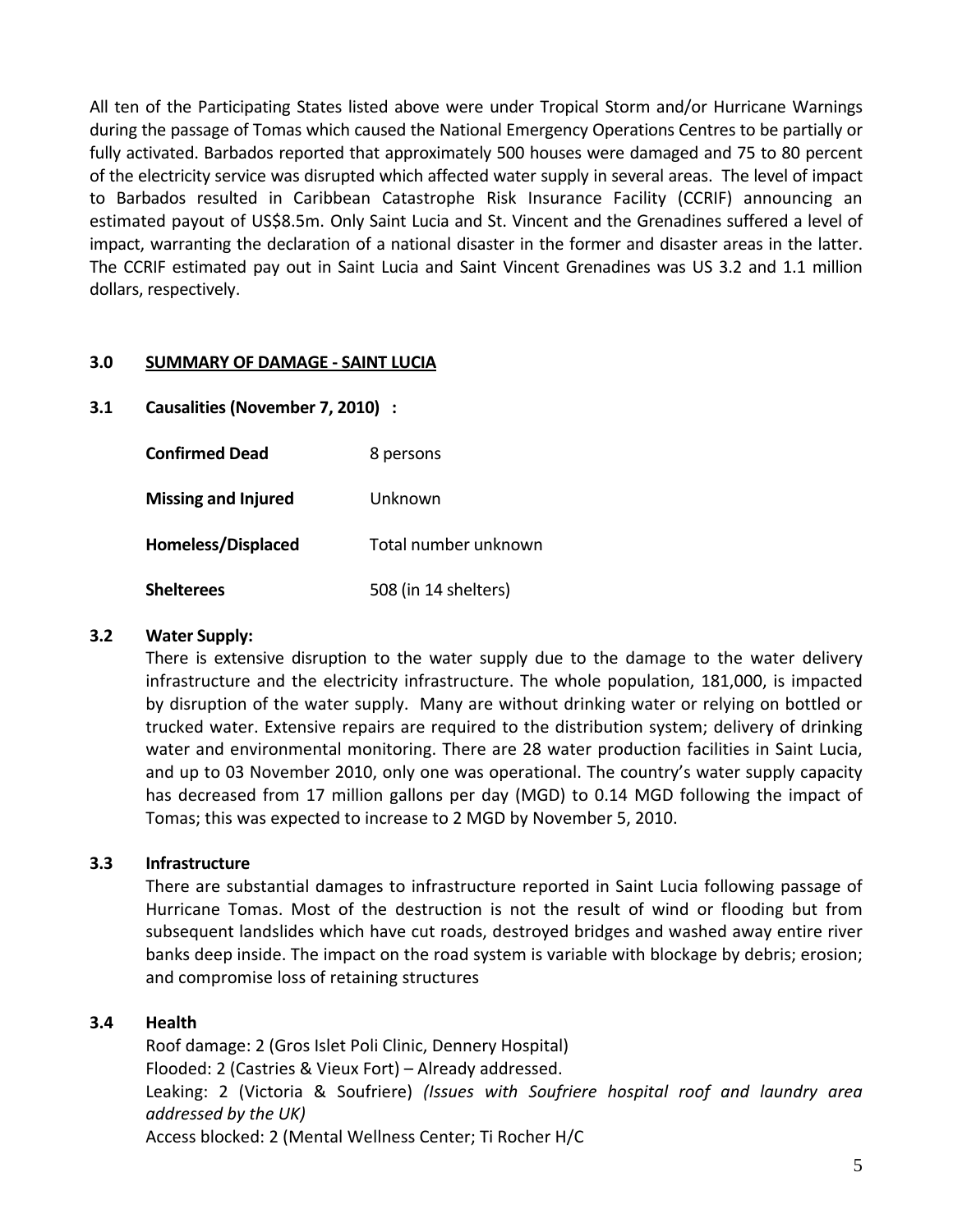No health facility, including the Ministry of Health headquarters, has piped water and all equipment and supplies at the Dennery Hospital were destroyed/damaged.

# **3.5 Education**

According to the Ministry of education, at least fifteen percent (15%) of schools suffered extensive structural damage. This includes schools with roofs blown off; heavy cracks in walls, floors completely damaged and washed away foundations. As a result of heavy flooding, 3‐5 feet of silt is left in some schools particularly in the Soufriere area. Leakage from ceilings has resulted in damaged resource materials, books, furniture, equipment (computer). The Ministry of Education has advised that school will remained closed until Friday, November 12, 2010.

# **3.6 Agriculture**

The agricultural sector sustained substantial damage during the passage of Hurricane Tomas with the banana industry being severely affected through toppling, flooding and sedimentation. Preliminary estimates of damage to the banana industry range between 80% and 90% with a potential weekly income loss up to EC\$2.0 million over the next six month period.

For the non-banana sub-sectors, the impacts, while generally significant, were varied. Ministry of Agriculture reports an estimated 80 acres under open‐field vegetable production were all washed away while up to 60% of greenhouses under production could have sustained major damages.

# **4.0 IMMEDIATE NEEDS –SAINT LUCIA**

- 1. Safe water for drinking and personal use (100 % population)
	- Purification tablets ‐ flocculation and disinfection;
	- Water storage and collection
	- Mobile water treatment plant
- 2. Blankets / Cots for sheltered (250 families against contributions)
- 3. School equipment and supplies (15 schools)
- 4. Health equipment and supplies(2 facilities)
- 5. Generators (12)
- 6. Temporary shelter: construction material
- 7. Clearing of streets, schools and houses
- 8. Health promotion and education as well as re-establishment of primary health services
- 9. Hydrological engineering expert

# **(Ref. Annex 1 for further details)**

# **4.1 NEEDS BEYOND RESPONSE**

1. Repair of river banks at the earliest to avoid future floods. This includes hydrological engineer expertise to stabilize channels for rivers including construction of flood walls.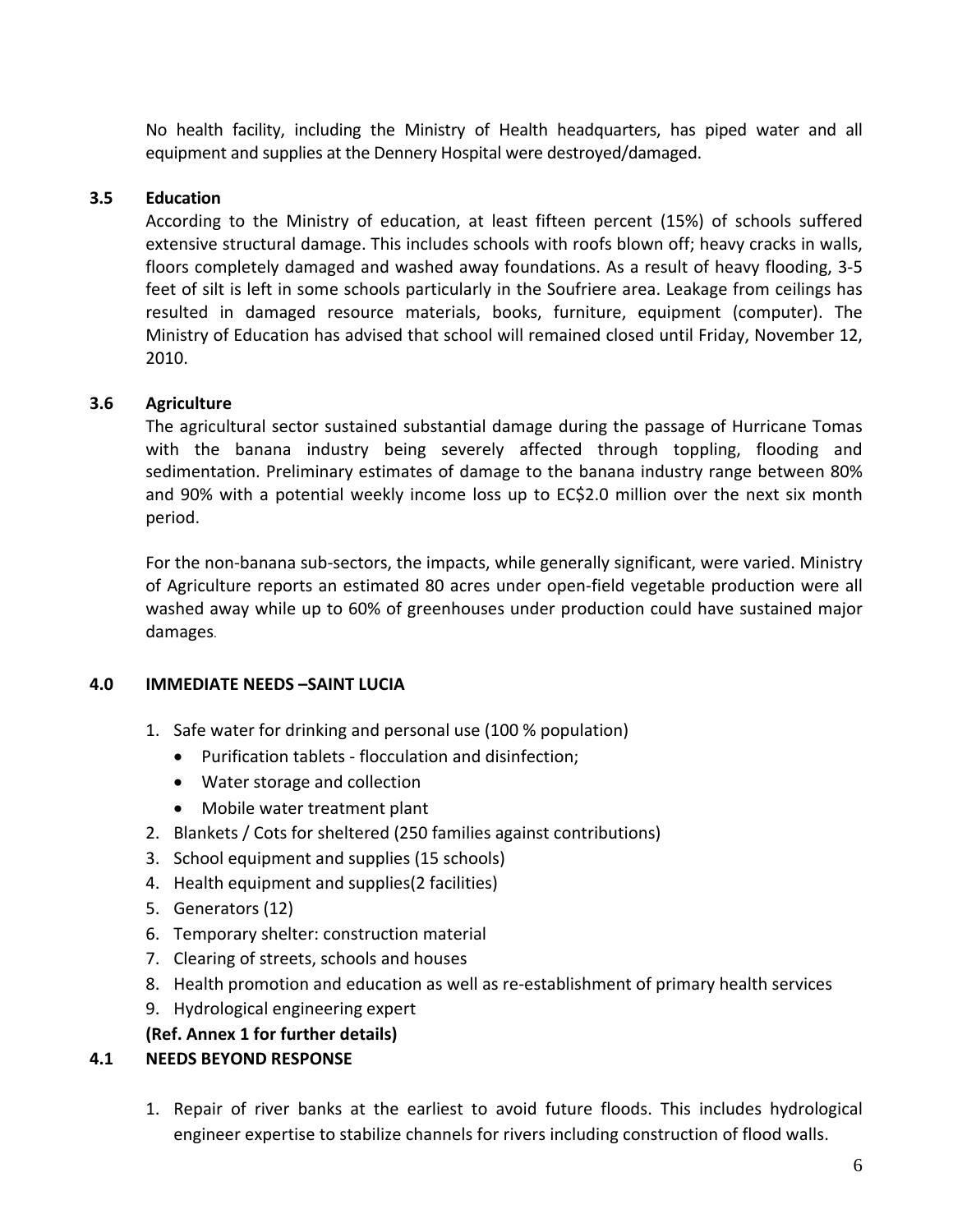2. Critical actions to mitigate future flooding and slope failures based on geotechnical expertise to develop strategies for stabilizing slopes and identifying and prioritizing.

#### **5.0 SUMMARY OF DAMAGE – ST. VINCENT AND THE GRENADINES**

#### **5.1 Causalities Number of Persons (November 5, 2010) :**

| <b>Confirmed Dead</b>      | <b>NONF</b>                                   |
|----------------------------|-----------------------------------------------|
| <b>Missing and Injured</b> | 2 injured                                     |
| <b>Shelterees</b>          | 458 (in 24 shelters, 14 of which are schools) |

# **5.2. Damage to Housing Government Buildings**  Houses – 1,200 damaged; 20 completely destroyed

Schools ‐ 5 damaged

Government buildings – 2 (community Centre and Doctor's Quarters)

The Relief Supplies and Shelter Management Sub‐Committees are focusing on the distribution of tarpaulin for temporary roofing, family food packages and comfort kits for families in shelters, and those whose homes were damaged and are living with other family members and friends.

# **5.3 Water Supply:**

There was widespread disruption in the water supply, mainly in the heavily impacted areas. The Central Water and Sewage Authority has indicated that preliminary damage are estimated at EC\$40,000

# **5.4. Power**

Following the passage of Hurricane Tomas there was total power outage as power had to be disconnected due to numerous broken lines, fallen trees and damaged poles. To date 95% of power has been restored.

# **5.5 Infrastructure**

There was some infrastructure damage but not significant, with one road collapsing. Clean up operations is ongoing with estimated cleanup cost of EC\$700,000.

# **5.6 Education**

Five (5) schools were damaged during the passage of Tomas. Fourteen of the 24 shelters still open are primary schools and the Ministry of Education closed all schools from  $1^{st}$  –  $5^{th}$ November 2010.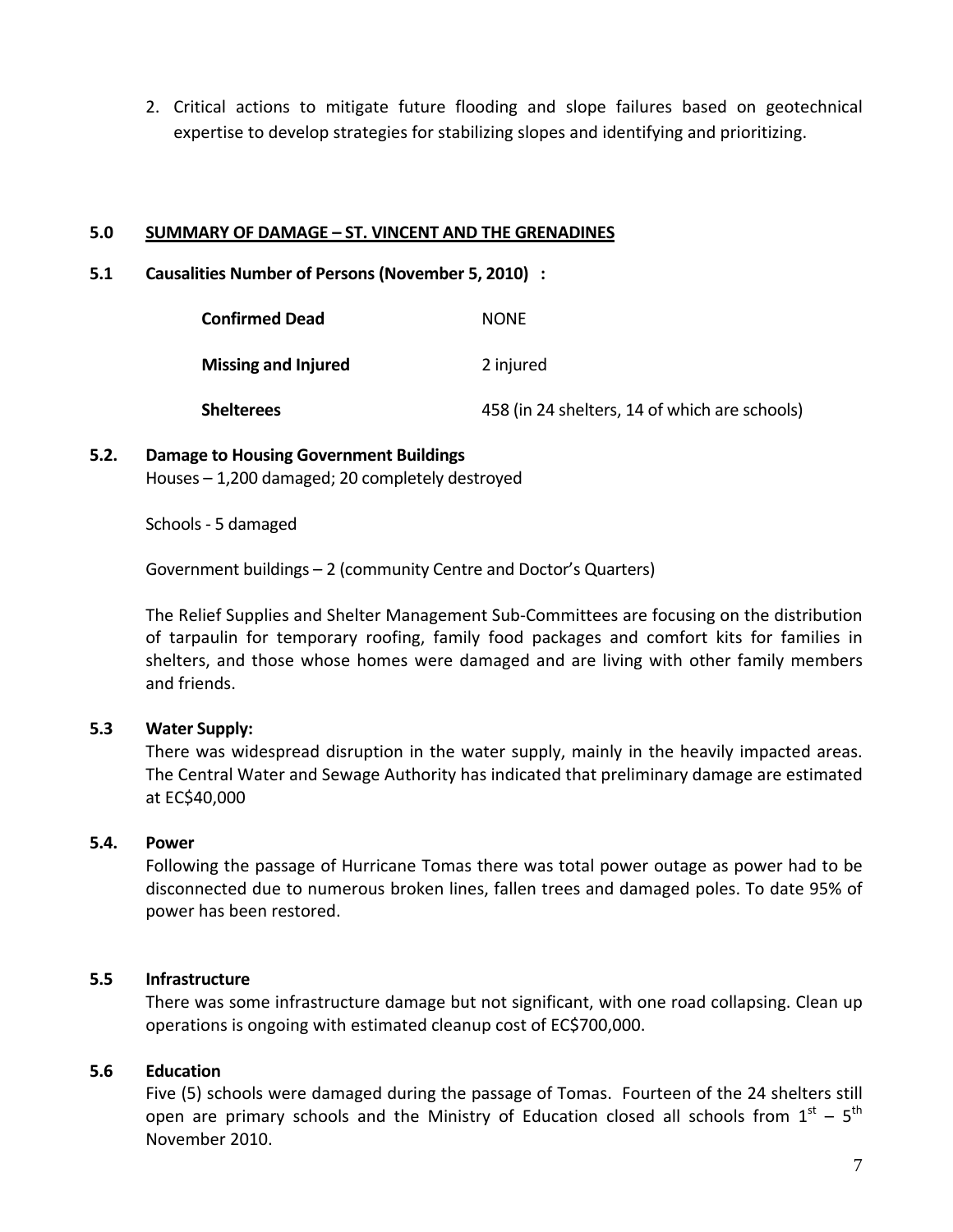# **5.7. Agriculture**

There has been widespread destruction in the agricultural sector, with bananas and plantains suffering an almost 98% loss in the affected areas. The preliminary damage to the agriculture sector is an estimated EC \$67.2 million. The Ministry of Agriculture has submitted a rehabilitation programme to support the agriculture sector and this is estimated at approximate EC\$61.7 million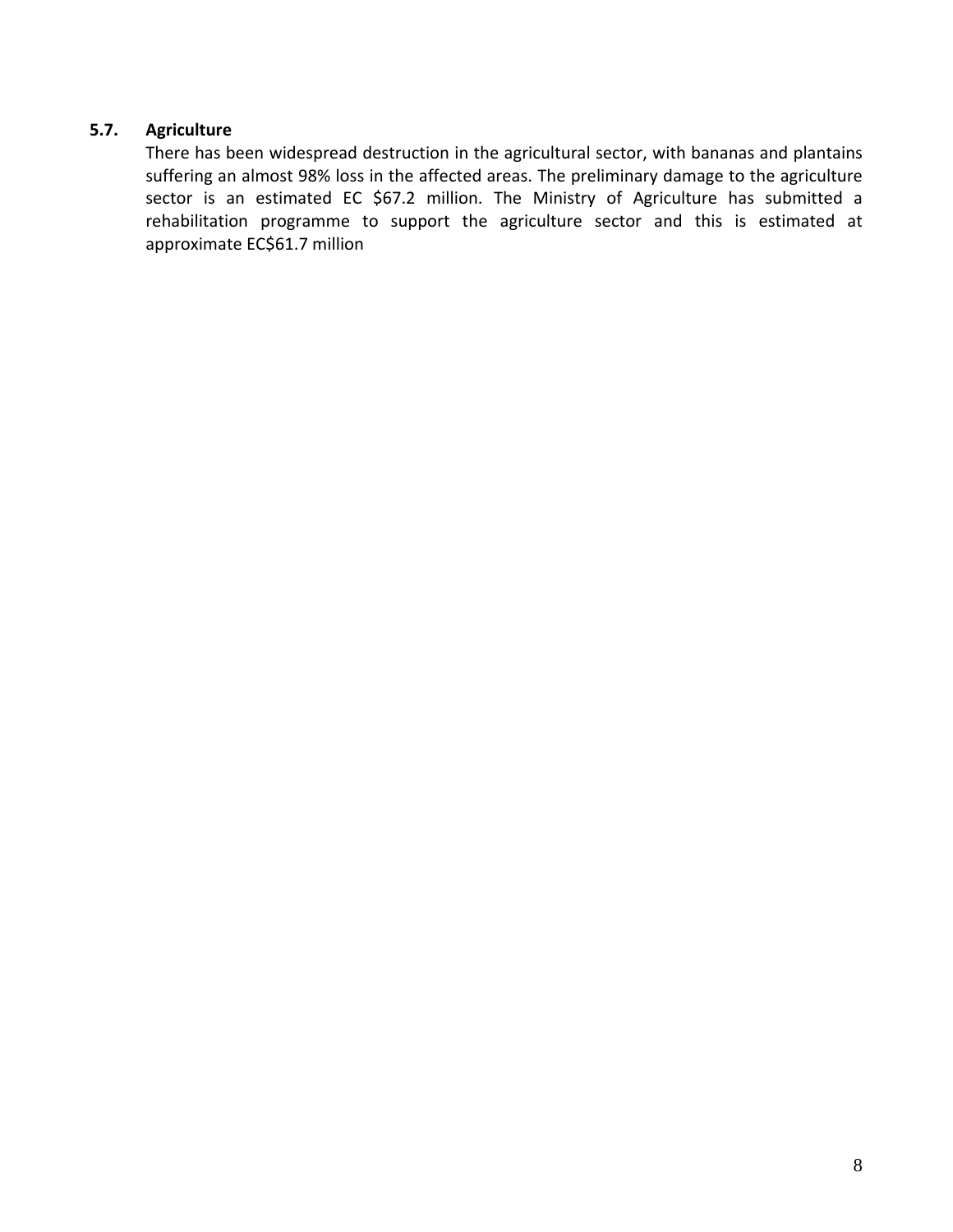## **6.0 IMMEDIATE NEEDS –ST. VINCENT AND THE GRENADINES**

The emphasis is on distribution of roofing materials and providing family food packages and comfort kits for families whose homes were damaged and are living with other family members and friends.

## **6.1 Emergency Supplies**

- 100 rolls of plastic sheeting
- Galvanize sheeting for 300 homes
- 200 Comfort/hygiene kits
- 5/8 Plywood for 300 homes
- 2 x 4 x 16 rafters for 300 homes

#### **6.2. Damage Assessment**

Support in generating a macro socio-economic impact assessment of the loss and damage especially on the agriculture and housing sectors (*to be completed by December 17, 2010)*

Coastall Assessment ‐ technical expert to support assessment on mainland St. Vincent and Bequia in the Grenadines.

#### **7.0. NATIONAL RESPONSE ACTIONS**

The National Disaster Committees in each of the threatened states met prior to impact to review preparedness and response plans and to initiate increased readiness actions.

#### **7.1. Saint Lucia:**

The Saint Lucia National Emergency Management Organization activated its NEOC on Saturday October 30, 2010 at 8: 00 a.m. A national shutdown was issued by the Prime Minister at 6:00 a.m. Emergency shelters were ordered opened. The "All Clear" was given at 8:00 a.m. on Sunday October 31, 2010.

The National Emergency Management Organization (NEMO) in Saint Lucia quickly responded to the emergency by deploying to affected areas in the immediate aftermath of the disaster and ensuring general coordination of the response.

NEMO is the Agency responsible for responding to the needs after a disaster and coordinating the response at local, regional and international levels. Initial damage assessment was carried out along with search and rescue.

Saint Lucia Declared a National Disaster on October 31, 2010 effective to November 14, 2010.

# **7.2. St. Vincent and the Grenadines:**

The National Emergency Operations Centre in St. Vincent and the Grenadines was activated on October 29, 2010. Shelters were opened across the island on October 30 and Search & Rescue and Damage Assessment Teams were standing by to be deployed as soon as the "All Clear" was issued. The all Clear was issued at 2.00pm on October 31, 2010.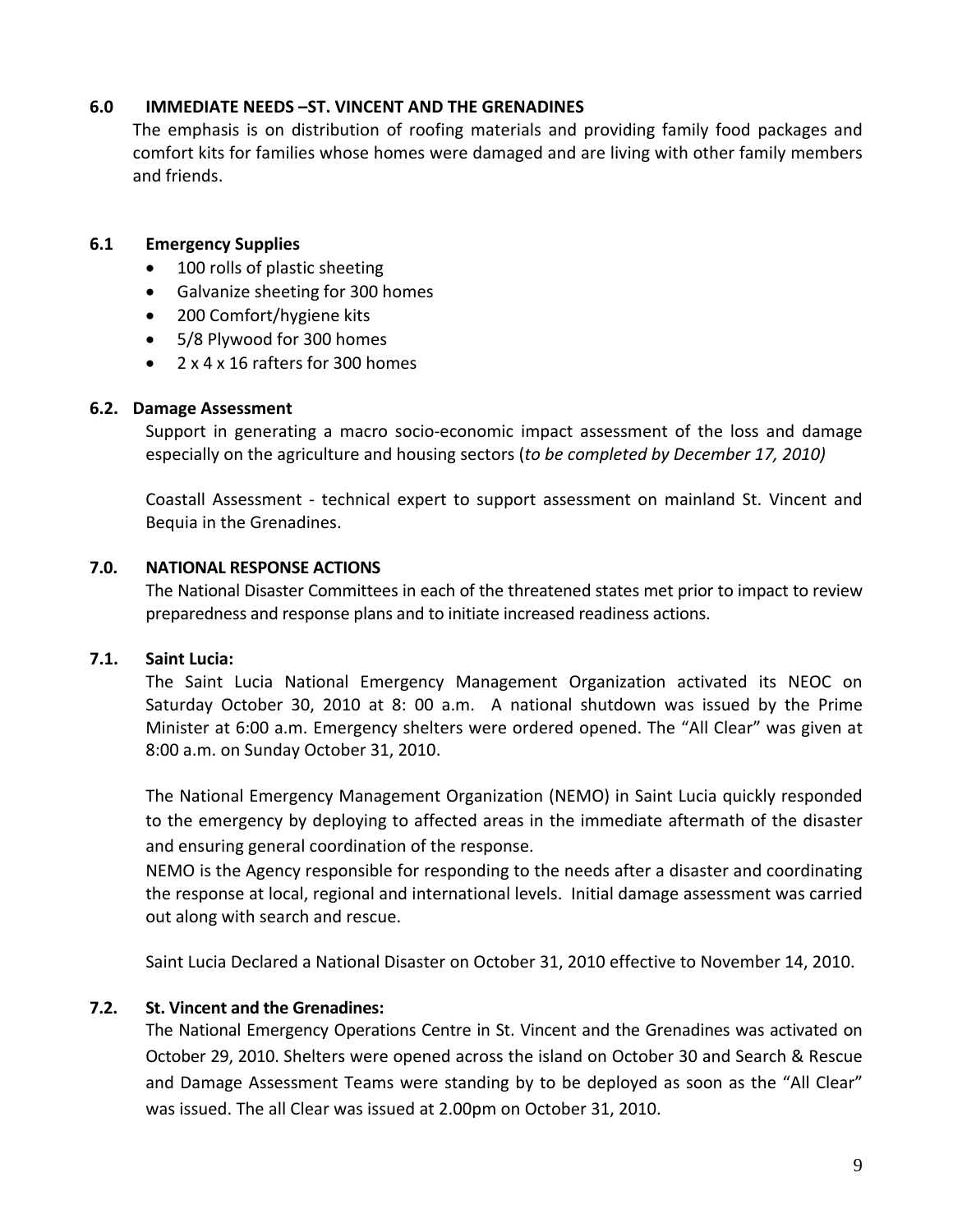Road Clearing and clean up operations commenced immediately following the issuing of the "All Clear".

The Government of St. Vincent and the Grenadines declared disaster areas from Owia to Sandy Bay on the Windward side and Belle Isle to Fitz Hughes on the north western side of the island on November 1, 2010..

#### **8.0 REGIONAL RESPONSE ACTIONS**

#### **8.1 Pre‐Impact**

The CDEMA Coordinating Unit established and maintained contact with the National Emergency Management Organization of the threatened States on Friday October 29, 2010. Contact was made with other regional and international agencies who were notified of actions taken.

The Regional Response Mechanism was placed on standby and the CARICOM Disaster Relief Unit (CDRU) was also placed on standby in preparation for deployment.

The Prime Minister of Barbados, the Honourable Freundel Stuart, reaffirmed the support of Barbados, as the Sub‐Regional Focal Point for St. Vincent and the Grenadines and Saint Lucia, to assist those two countries if necessary.

# **8.2 Post‐Impact Regional Actions to Saint Lucia and St. Vincent and the Grenadines**

Based on the preliminary damage assessment and reports received from the impacted states of Saint Lucia and St. Vincent and the Grenadines the following actions were taken:

# **(a) Regional Response Mechanism(RRM) Activated at Level 2**

The declarations of disasters by Saint Lucia and St. Vincent and the Grenadines resulted in the triggering of the RRM at a level two system of response. A Level two RRM activation means that the disaster situation in the impacted country is still being managed at the national level and the primary assistance at the regional level will be limited to providing technical expertise to National Disaster Organizations or facilitating their access to specific resources which may be required due to the particular disaster event.

# **(b) ECDG Meeting**

**The Eastern Caribbean Donor Group on Disaster Management (ECDGDM)** met on Sunday, October 31, 2010, at 3.00 pm at the United Nations House in Barbados to assess the situation in Saint Lucia and Saint Vincent and the Grenadines and to coordinate the efforts of members as well as confirm their pre arranged commitments. The ECDGM agreed that a Rapid Needs Assessment Team would be deployed in support of Saint Lucia as requested by the Government of Saint Lucia

# **(c ) Deployment of CDEMA Led Rapid Needs Assessment Team (RNAT)**

The ECDG Rapid Needs Assessment Team (RNAT) and CDEMA's Technical Emergency Assessment Team were deployed to Saint Lucia on Monday November 1, 2010. They left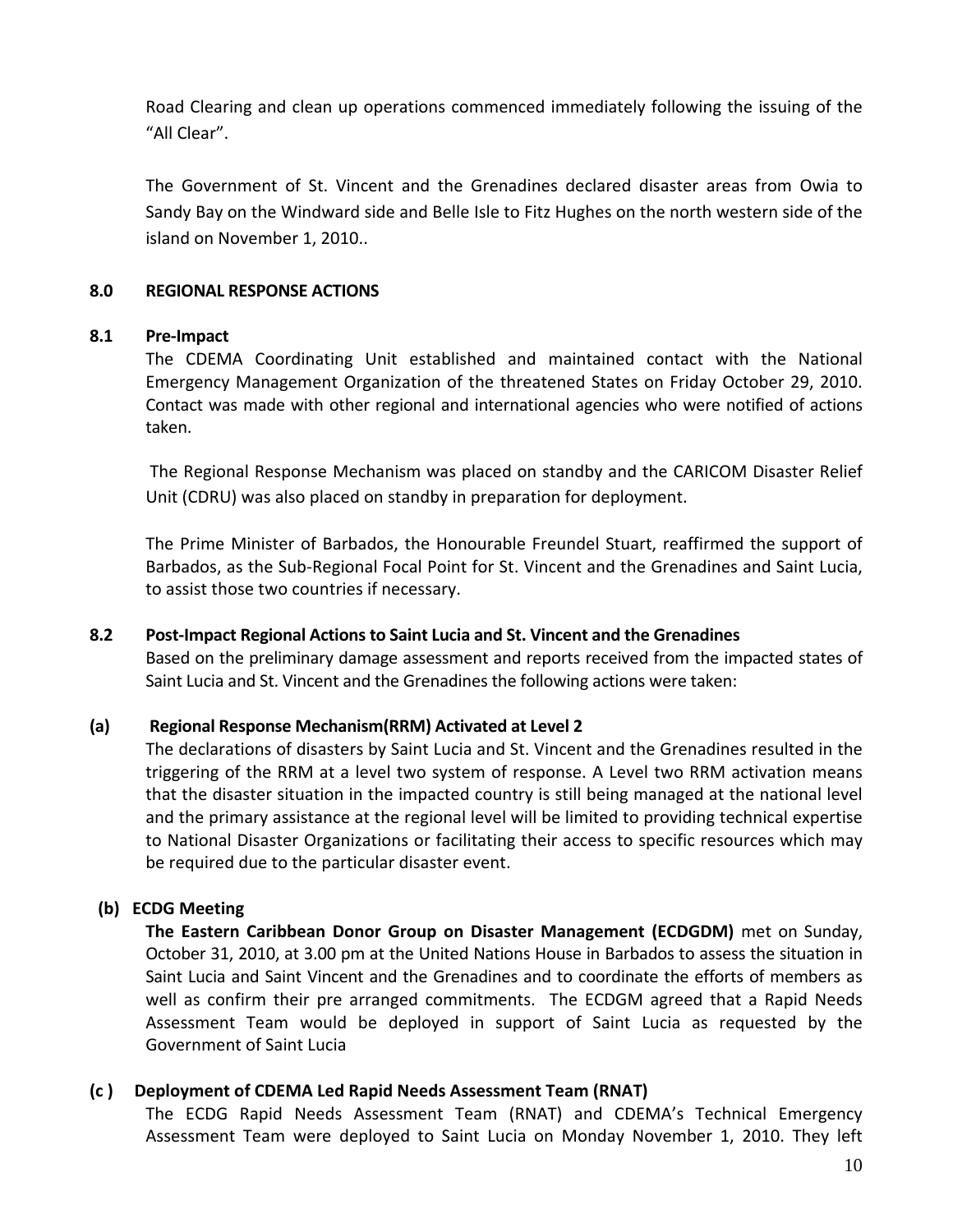Barbados at 2:15 p.m. on the Regional Security System (RSS) aircraft and arrived at George F. L. Charles in Saint Lucia at 3:00p.m November 1, 2010.

The RNAT team was led by CDEMA and comprised of ten members from organisations represented on the Eastern Caribbean Donor Group for Disaster Management (ECDGDM and two professionals from Saint Lucia.

The Agencies represented: CDEMA, UNDP, UN/OCHA, PAHO, FAO, DFID, CIMH/CCRIF, CIDA. The team was supported on the ground by international responders IFRC, USAID/OFDA, The British Royal Navy, NEMO and other national and local entities.

The RNAT was tasked on arrival in Saint Lucia, November 1, 2010 with producing a report within 72 hours and complied by submitting a draft report on November 4, 2010. After local briefing and review of available data the team focused its assessments in three priority areas, Water, Sanitation and Hygiene (WASH), Health, and Food.

#### **Strategic Briefing Missions**

Jeremy Collymore Executive Director of CDEMA and Grantley Watson the Regional Coordinator of the Regional Security System (RSS) departed Barbados at midday today, November 1, 2010 for Saint Lucia. They met with the Prime Minister of Saint Lucia the Honourable Stephenson King and Cabinet and other officials of the key sectors.

The Executive Director of CDEMA also visited St. Vincent and the Grenadines (November 2, 2010) and met with Hon Prime Minister and other government officials there to be updated on the situation and discuss strategic response options.

The meetings provided a firsthand appreciation of the impact in Saint Lucia and St. Vincent and the Grenadines from Hurricane Tomas and the possible needs that will emerge. The CDEMA Executive Director highlighted the need to prioritize and quantify the impacts in the shortest possible time to inform external assistance and also highlighted emergency response funding options available to support the Government and people of two impacted States.

# **(d) Regional Security System (RSS)**

The RSS indicated its readiness to provide air transport for the deployment of response personnel and supplies to the affected states. Movement of the RNAT has been supported by the RSS.

# **(e) Provision of Relief Supplies from Sub‐Regional Warehouse**

400 blankets were provided to Saint Lucia from the CDEMA Sub Regional Focal Point Warehouse in Barbados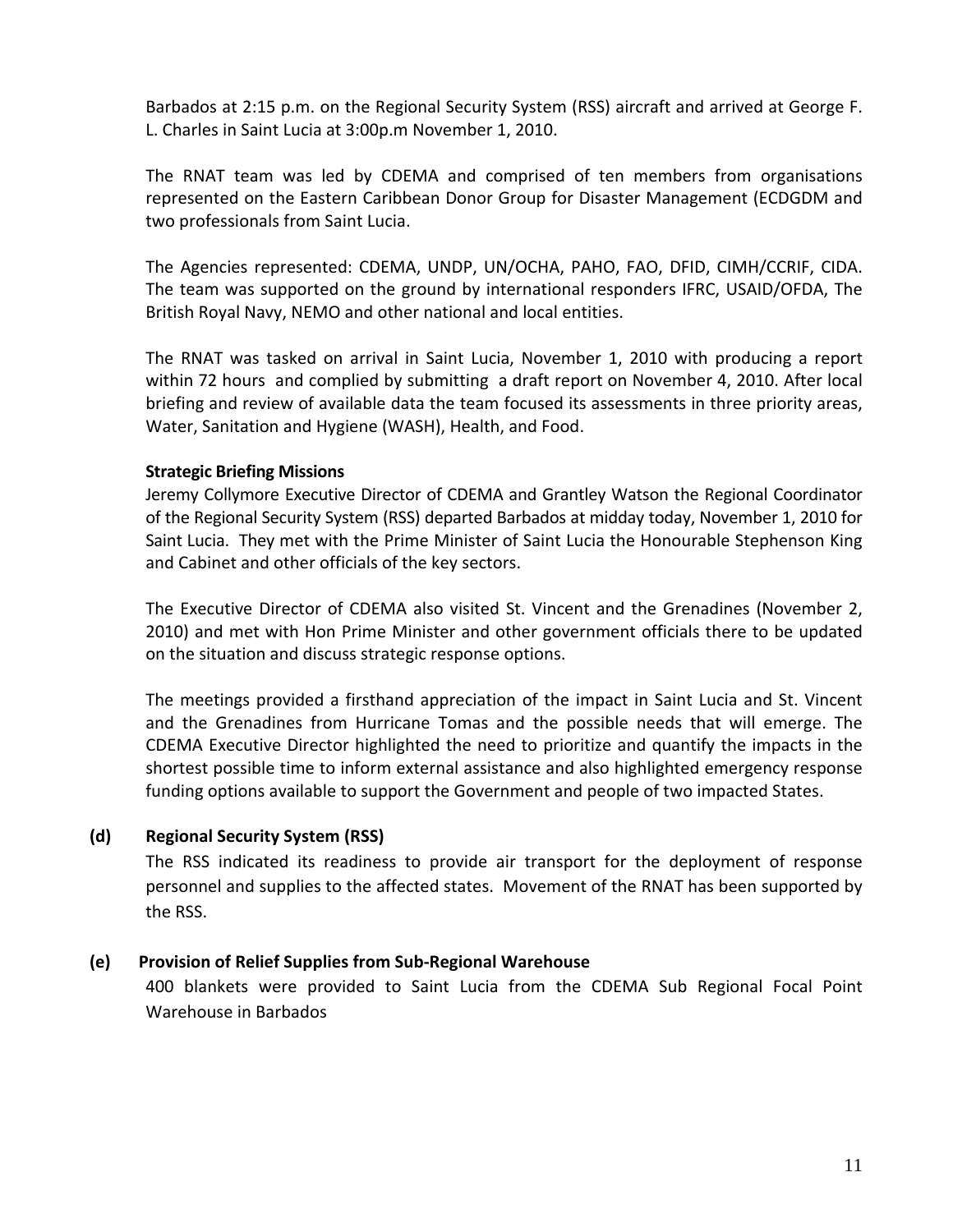#### **9.0 INTERNATIONAL RESPONSE ACTIONS**

**(a) The International Federation of the Red Cross and Red Crescent (IFRC) and National Red Cross Societies** has **been d**istributing bottled water and Non Food Items. The IFRC has also issued a Preliminary Emergency Appeal for 611,470 Swiss francs (622,109US dollars or 446,067 euro) in cash, kind, or services to support the National Societies of Barbados, Saint Lucia and the Saint Vincent and the Grenadines to assist 1550 families for six months. 51,653 Swiss francs were allocated from the IFRC Disaster Relief Emergency Fund (DREF) to support this operation.

#### **(b) Direct Support by International Governments**

The Governments of the United States and Venezuela provided direct support to Saint Lucia and St. Vincent and the Grenadines. Saint Lucia also received assistance from the Government of France and the United Kingdom in the immediate aftermath of Tomas's passage. A helicopter from the Government of France supported aerial reconnaissance and Search & Rescue operations in the Fond St. Jacques area. The military also provided humanitarian assistance to Soufriere. The HMS Manchester provided humanitarian assistance to Soufriere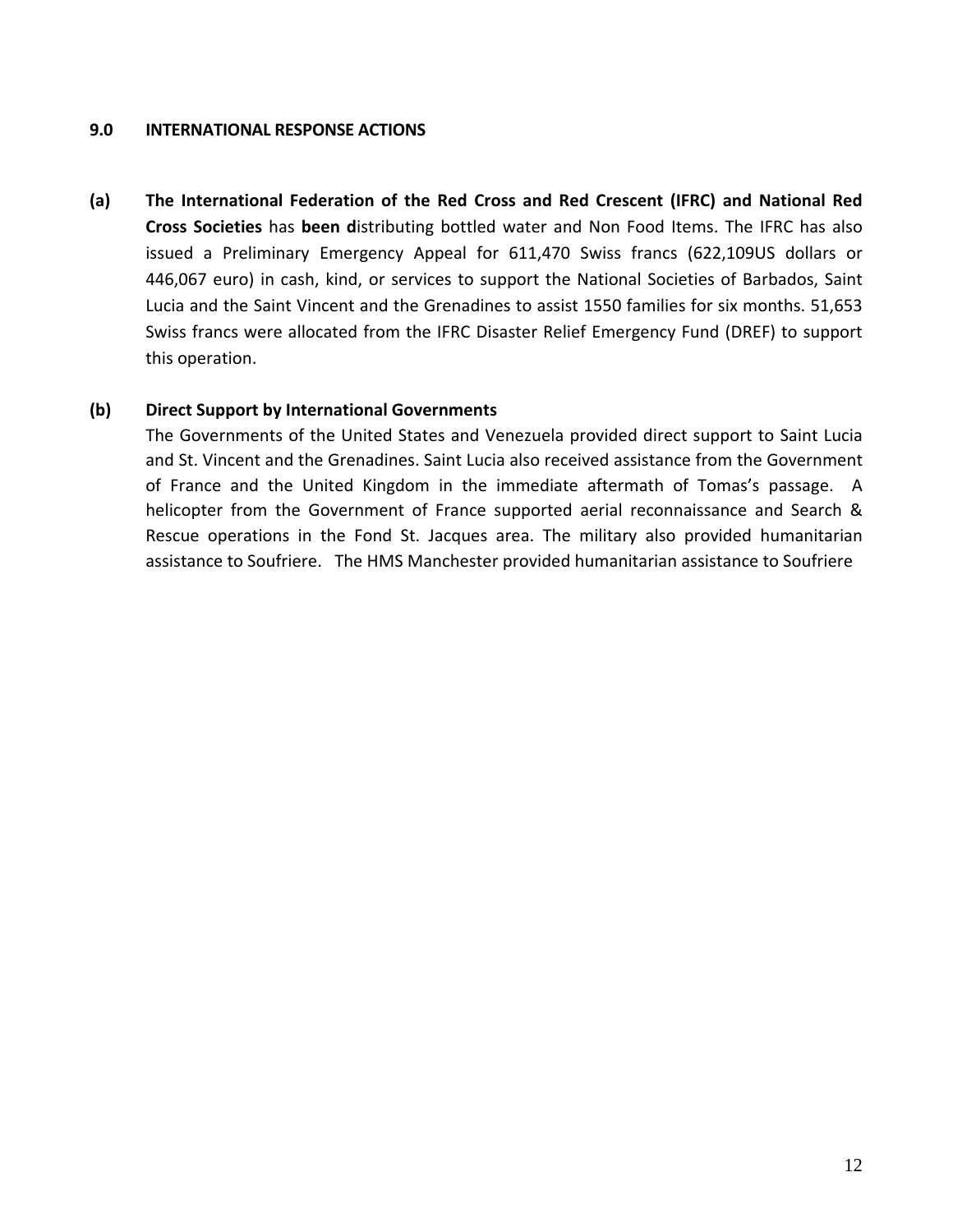# **10.0 PLEDGES**

**The following List of Pledges is based on information currently available to CDEMA and is being updated as information becomes available**.

| <b>ASSISTANCE PLEDGED</b>                                                             |                                                                                                                                                                                                         |  |  |  |  |
|---------------------------------------------------------------------------------------|---------------------------------------------------------------------------------------------------------------------------------------------------------------------------------------------------------|--|--|--|--|
| Australia                                                                             | AUS\$100,000 through CDEMA to support assistance to the impacted<br>States.                                                                                                                             |  |  |  |  |
| <b>Brazil</b>                                                                         | US\$ 100,000 (through CDEMA)                                                                                                                                                                            |  |  |  |  |
| Caribbean Development Bank                                                            | USD\$200,000 Emergency Relief Grant for each impacted countries<br>(through CDEMA)                                                                                                                      |  |  |  |  |
| <b>CARICOM Development Fund</b>                                                       | US\$20,000 (through CDEMA to support assistance to impacted States)                                                                                                                                     |  |  |  |  |
| <b>Risk</b><br>Catastrophe<br>Caribbean<br>Insurance Facility (CCRIF)                 | US\$3.2m to Saint Lucia; U\$ 1.1m to St. Vincent and the Grenadines                                                                                                                                     |  |  |  |  |
| Caribbean French Departments<br>Martinique,<br>[Cayenne,<br>Guadeloupe]               | Support to the Water and Sewerage Company                                                                                                                                                               |  |  |  |  |
| International Federation of the<br>Red Cross and<br>Red Crescent<br>Societies (IFRCS) | Launched Appeal; regional and international<br>Funds allocated from Disaster Relief Emergency Fund (DREF) ( to<br>support operations in Barbados, Saint Lucia and St. Vincent and the<br>Grenadines)    |  |  |  |  |
| Taiwan                                                                                | US\$ 200,0 support to the Water and Sewerage Company 00 (St.<br>Vincent and the Grenadines)                                                                                                             |  |  |  |  |
| <b>UNFPA</b>                                                                          | 1500 Hygiene Kits                                                                                                                                                                                       |  |  |  |  |
| UN/OCHA                                                                               | Emergency Cash Grant-Up to \$100,000 for each impacted State.                                                                                                                                           |  |  |  |  |
| <b>UNDP</b>                                                                           | <b>BCPR Grant</b><br>Up to US\$ 100,000                                                                                                                                                                 |  |  |  |  |
| <b>USAID</b>                                                                          | Monetary - \$US 50,000.00<br>Supplies - 100 rolls plastic sheeting<br>1000 comfort kits<br>1000 blankets<br>1000 water jugs.<br>(Provided directly to Saint Vincent and the Grenadines and Saint Lucia) |  |  |  |  |
| Venezuela                                                                             | Emergency relief supplies- bottled water, canned food, toiletries,<br>clothing<br>(Provided directly to Saint Vincent and the Grenadines and Saint Lucia)                                               |  |  |  |  |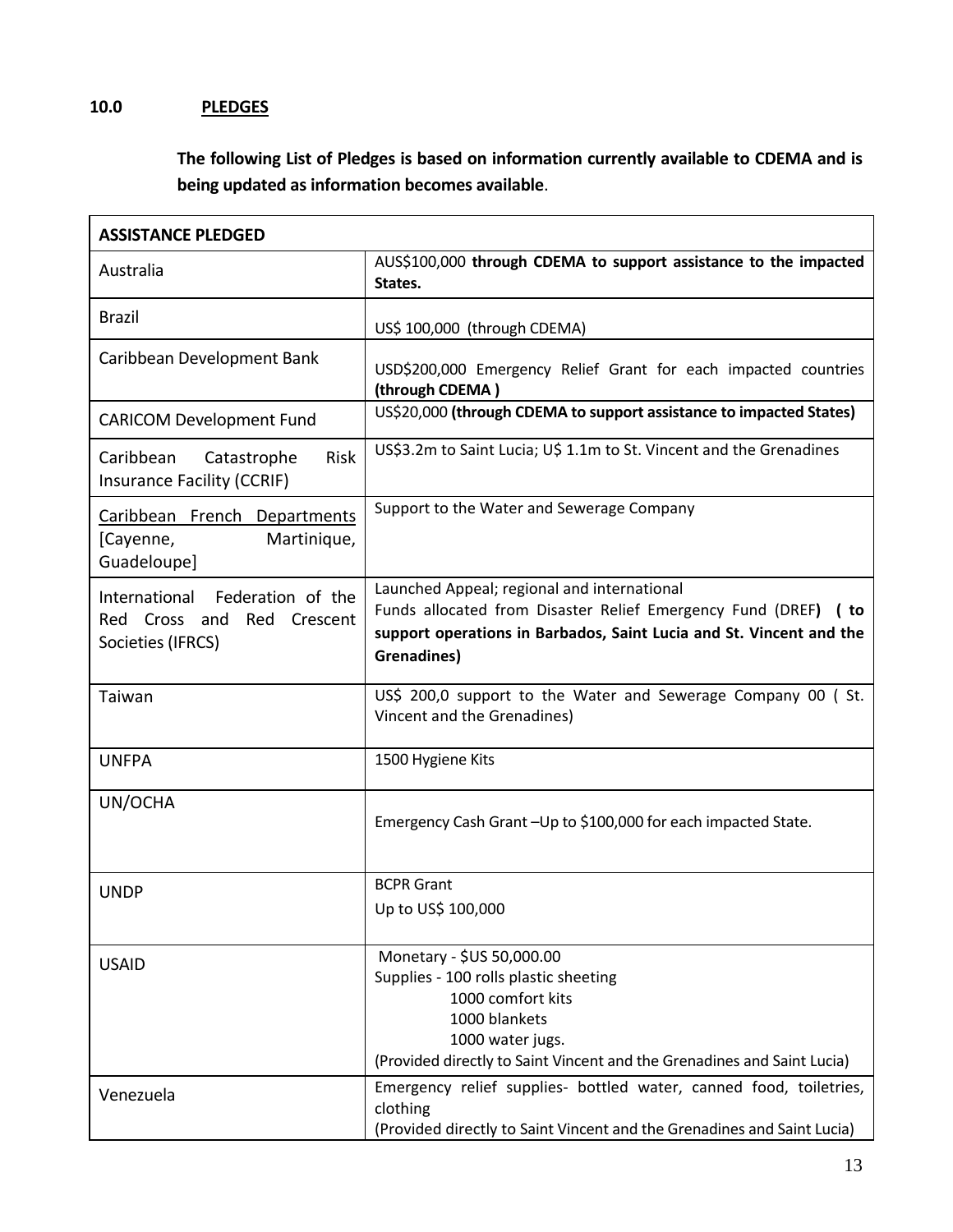## **11.0. Parties interested in making donations can contact impacted States directly and copy to CDEMA.**

## **Saint Lucia**

National Emergency Management Organisation (NEMO) P O Box 1517, Castries, Saint Lucia, WEST INDIES Bisee, Castries] Tel: 758‐452‐3802 Fax: 758‐453‐2152 e-mail director@nemo.gov.lc; eoc@candw.lc

#### **St. Vincent and the Grenadines**

National Emergency Management Organisation (NEMO) Ministry of National Security Old Montrose, Kingstown St. Vincent and the Grenadines Telephone: (784) 456‐2975 Fax : (784) 457‐1691 Email: nemosvg@gmail.com; nemosvg@gov.vc

## **CDEMA**

Caribbean Disaster Emergency Management Agency Bldg. No. 1, Manor Lodge Complex, Lodge Hill St. Michael, Barbados Tel #: (246) 425‐0386 Fax #: (246) 425‐8854 e‐mail :cdema@cdema.org; rccuser@cdema.org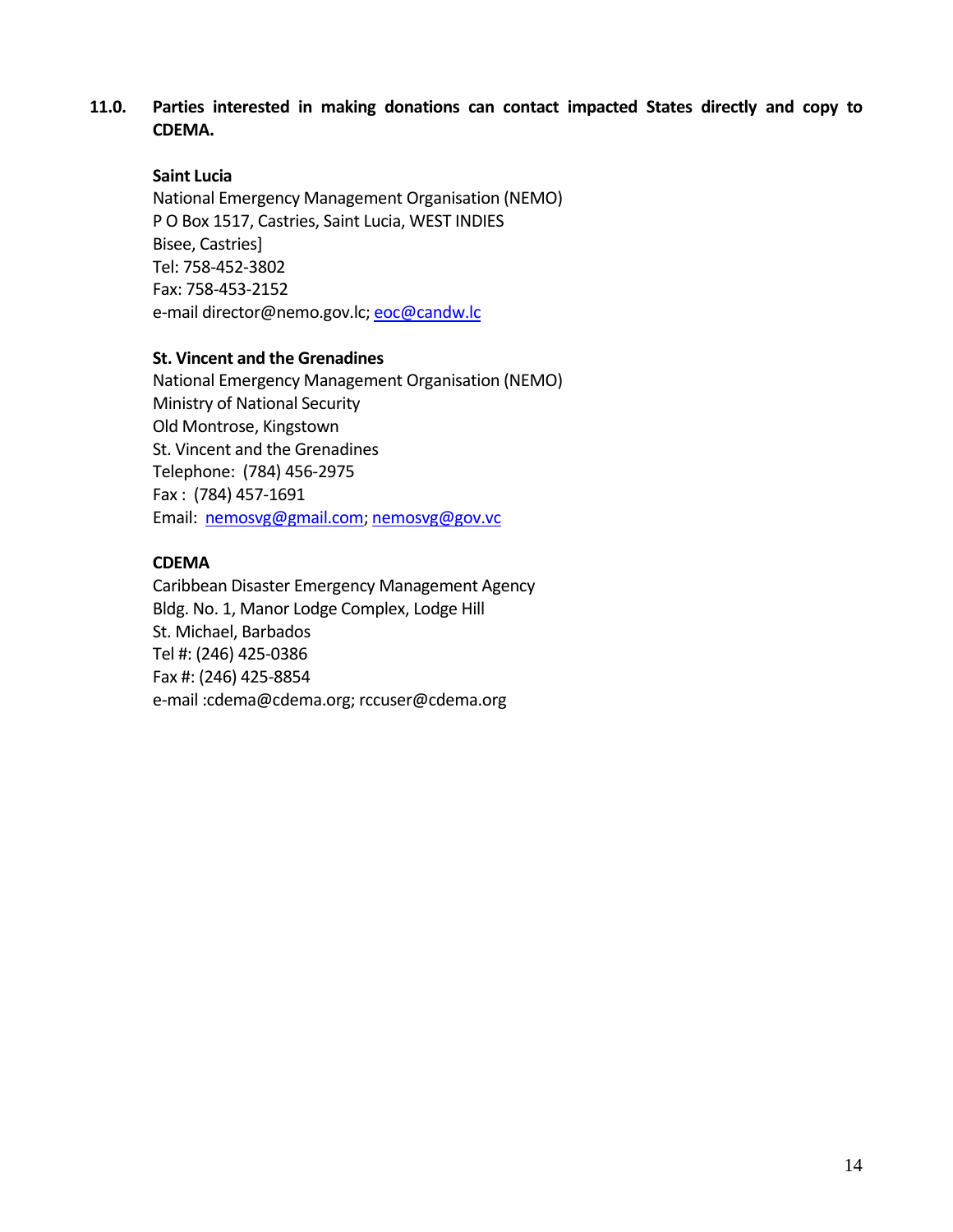#### **ANNEX 1**

#### **SAINT LUCIA NEEDS LIST FOLLOWING THE IMPACT OF HURRICANE TOMAS 1ST TO 4TH NOVEMBER 2010**

#### **Immediate Needs and Priority Actions**

#### **NEMO has requested**:

Bottled Water – 1,000 cases Bulk Water Building Material – Lumber; Plywood Electrical Fittings Nails – 20 cases: Assorted lengths; Hammers - 500 Generators - 70 Plastic Sheeting – 500 rolls Galvanized Sheeting - 2000 pieces assorted lengths Mattresses - 500 Cots - 500 Raincoats – 20 dozen First Aid Kits – 24 dozen Hurricane Lamps – 500 Battery Operated Flash Lights - 500

#### Food Supplies / Kits

- 1. Sugar 200 bags
- 2. Matches 20 cases
- 3. Flour 200 bags
- 4. Powdered Milk 50 cases
- 5. Rice 200 bags
- 6. Oil 200 cases
- 7. Batteries 400 cases C & D
- 8. Infant Formula 50 cases
- 9. Cereal 25 cases
- 10. Pulses / Peas, Beans, Lentils etc. 50 cases of each

#### Cleaning Supplies/Tools

- 1. Garbage bags 10,000
- 2. Bass brooms 1000
- 3. Scrubbing brushes 1000
- 4. Mops 1000
- 5. Mop buckets 1000
- 6. Water Containers 1000 Five gallon collapsible
- 7. Shovels 500
- 8. Rubber Gloves/disposable 40 cases (assorted sizes )
- 9. Disinfectant 50 cases
- 10. Cutlasses with files 500
- 11. Chain Saws 24
- 12. Rakes 500
- 13. Water Hoses 75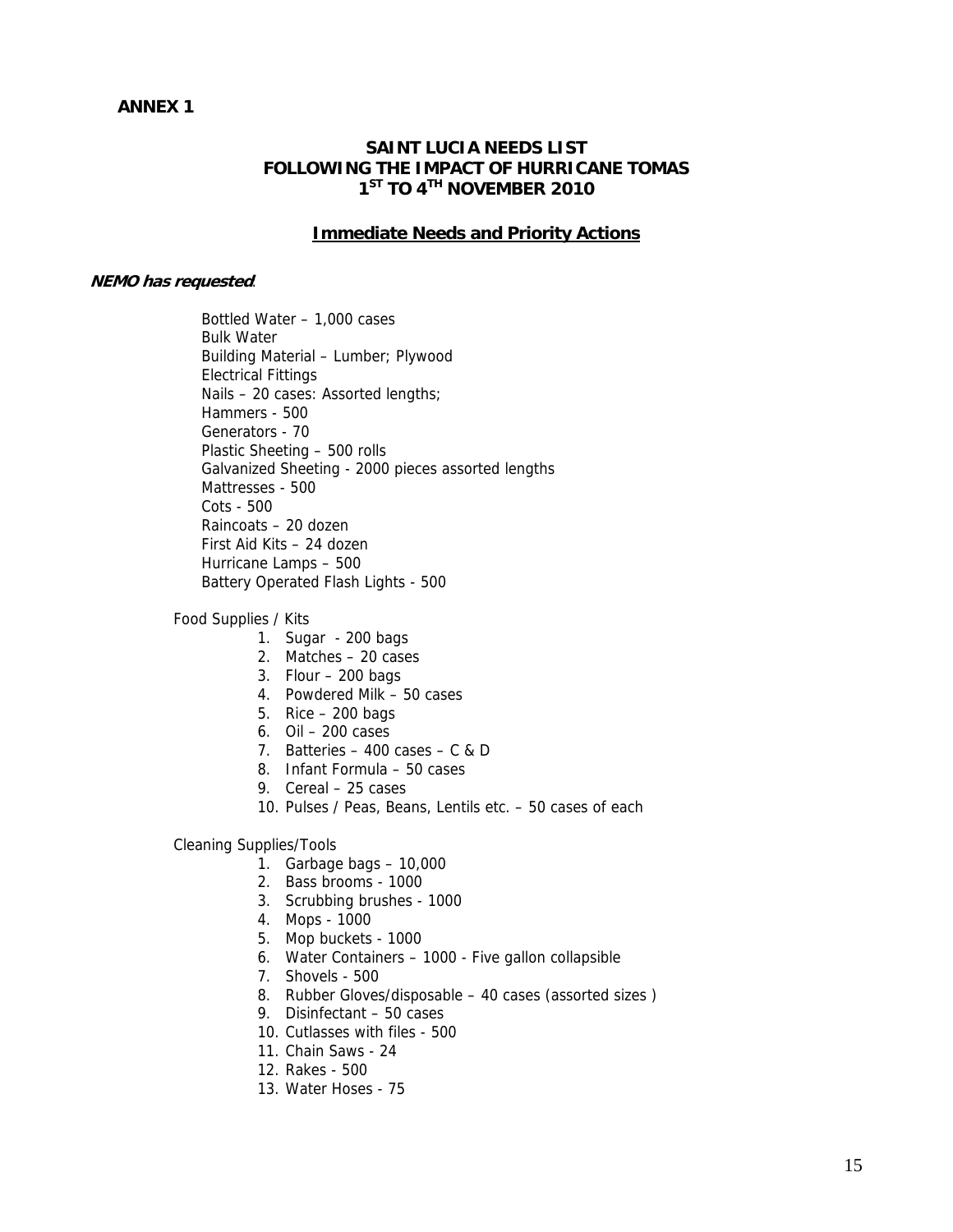#### Hygiene Kits

- 1. Toilet paper 200 cases
- 2. Pampers [adults and children] 100 cases assorted
- 3. Tampons and sanitary napkins 50 cases
- 4. Toothpaste 50 cases
- 5. Toothbrush 50 cases
- 6. Antiseptics 50 cases
- 7. Hand sanitizers 50 cases
- 8. Washing Soap Powder 50 cases
- 9. Shampoo 50 cases
- 10. Combs 25 cases
- 11. Bath Soap 50 cases
- 12. Soap Dish (Plastic) 25 cases
- 13. Disposal Razors 25 cases
- 14. Bath Towels 2000
- 15. Hand Towels 2000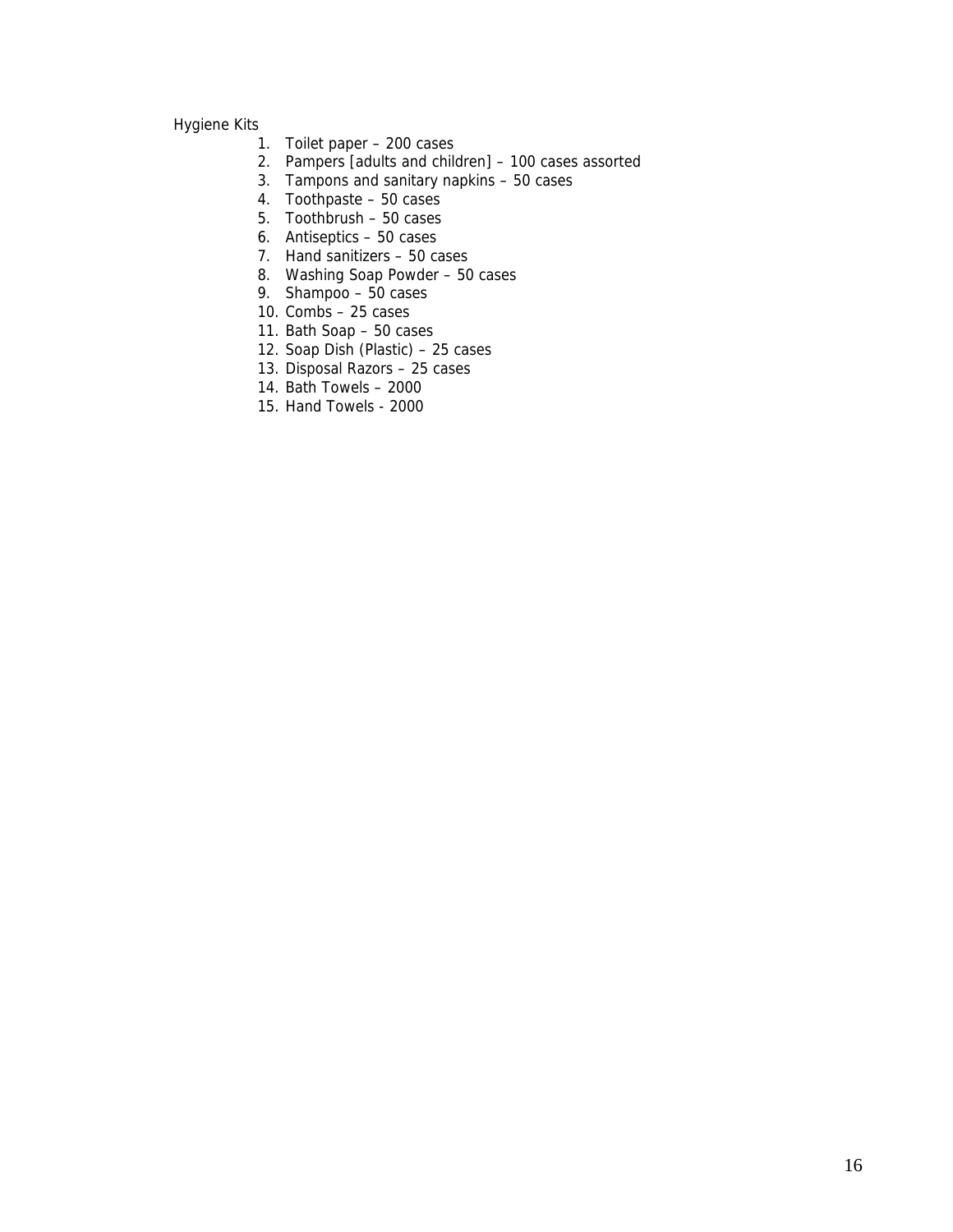# **Saint Lucia Priority Tasks**

| <b>Serial</b>    | <b>Action Required</b>                                                                    | <b>Responsibility</b>        | <b>Action taken</b> |
|------------------|-------------------------------------------------------------------------------------------|------------------------------|---------------------|
| 1.               | Provision of assistance to affected families                                              | Government of<br>Saint Lucia |                     |
| $\overline{2}$ . | Clearing of streets, schools and houses                                                   | Government of<br>Saint Lucia |                     |
| 3.               | Health promotion and education as well as re-<br>establishment of primary health services | Ministry of<br>Health        |                     |
| 4.               | Repair of river banks at the earliest to avoid future<br>floods                           |                              |                     |
| 5.               | Repair Water supply infrastructure                                                        | <b>WASCO</b>                 |                     |
| 6.               | Develop strategies for stabilizing slopes and identifying<br>and prioritizing             | Geotechnical<br>expertise    |                     |
| 7.               | Critical actions to mitigate future flooding and slope<br>failures                        | Ministry of<br>Works         |                     |
| 8.               | Stabilize channels for rivers including construction of<br>flood walls                    | Hydrological<br>Engineer     |                     |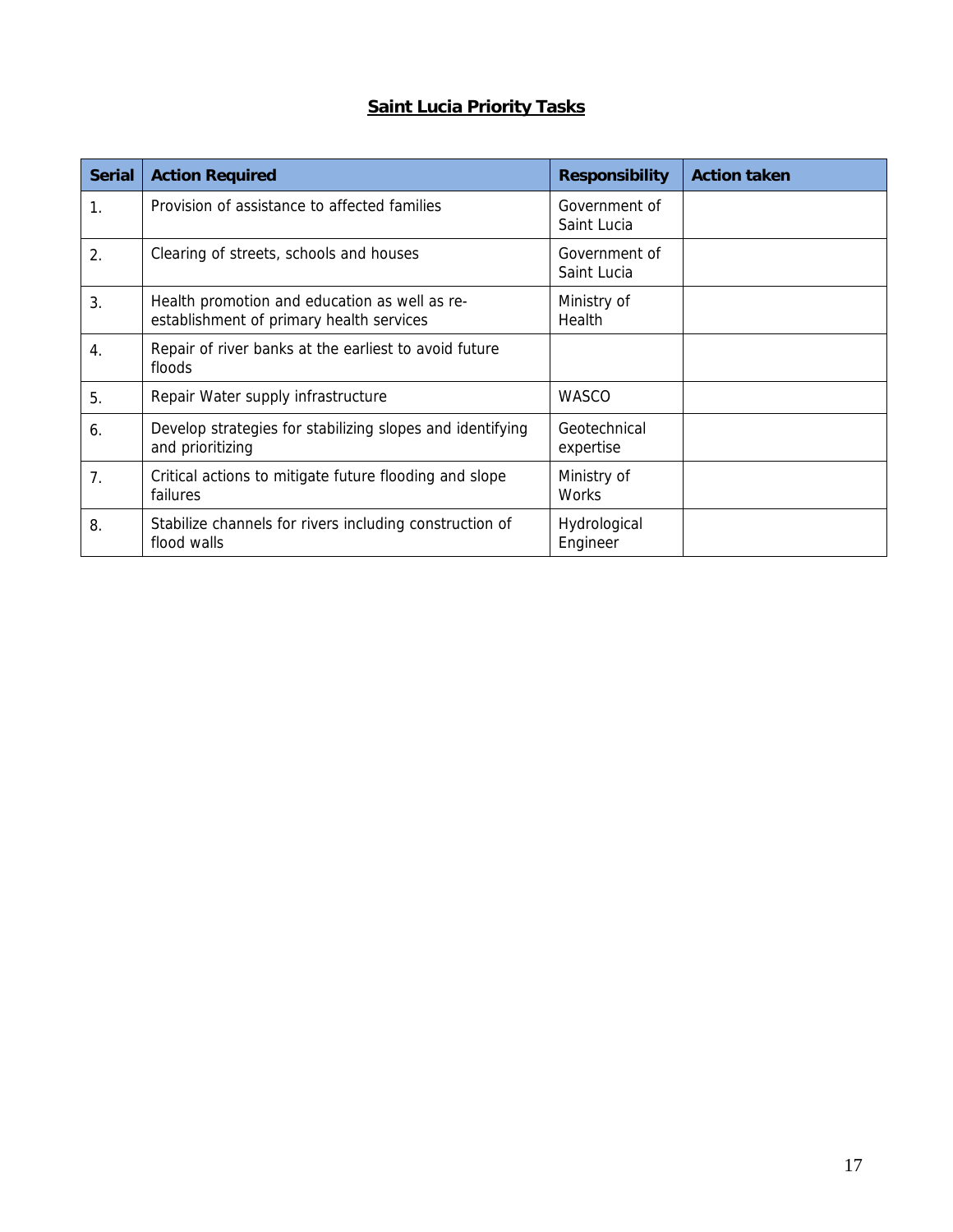# **ANNEX 2**

## **ST. VINCENT AND THE GRENADINES NEEDS LIST FOLLOWING THE IMPACT OF HURRICANE TOMAS (As of November 5, 2010)**

| <b>Serial</b> | <b>Needs</b>                                  | Quantity         | Donor/<br><b>Potential</b><br><b>Donor</b> | <b>Remarks</b> |
|---------------|-----------------------------------------------|------------------|--------------------------------------------|----------------|
| 1.            | Rolls of Plastic Sheeting                     | 100              |                                            |                |
| 2.            | Galvanize sheeting for 300 homes              | To be quantified |                                            |                |
| 3.            | 5/8 Plywood for 300 homesComfort/Hygiene Kits | To be quantified |                                            |                |
| 4.            | 2x4x16 rafters for 300 homes                  | To be quantified |                                            |                |
| 5.            | Comfort/Hygiene Kits                          | 200              |                                            |                |